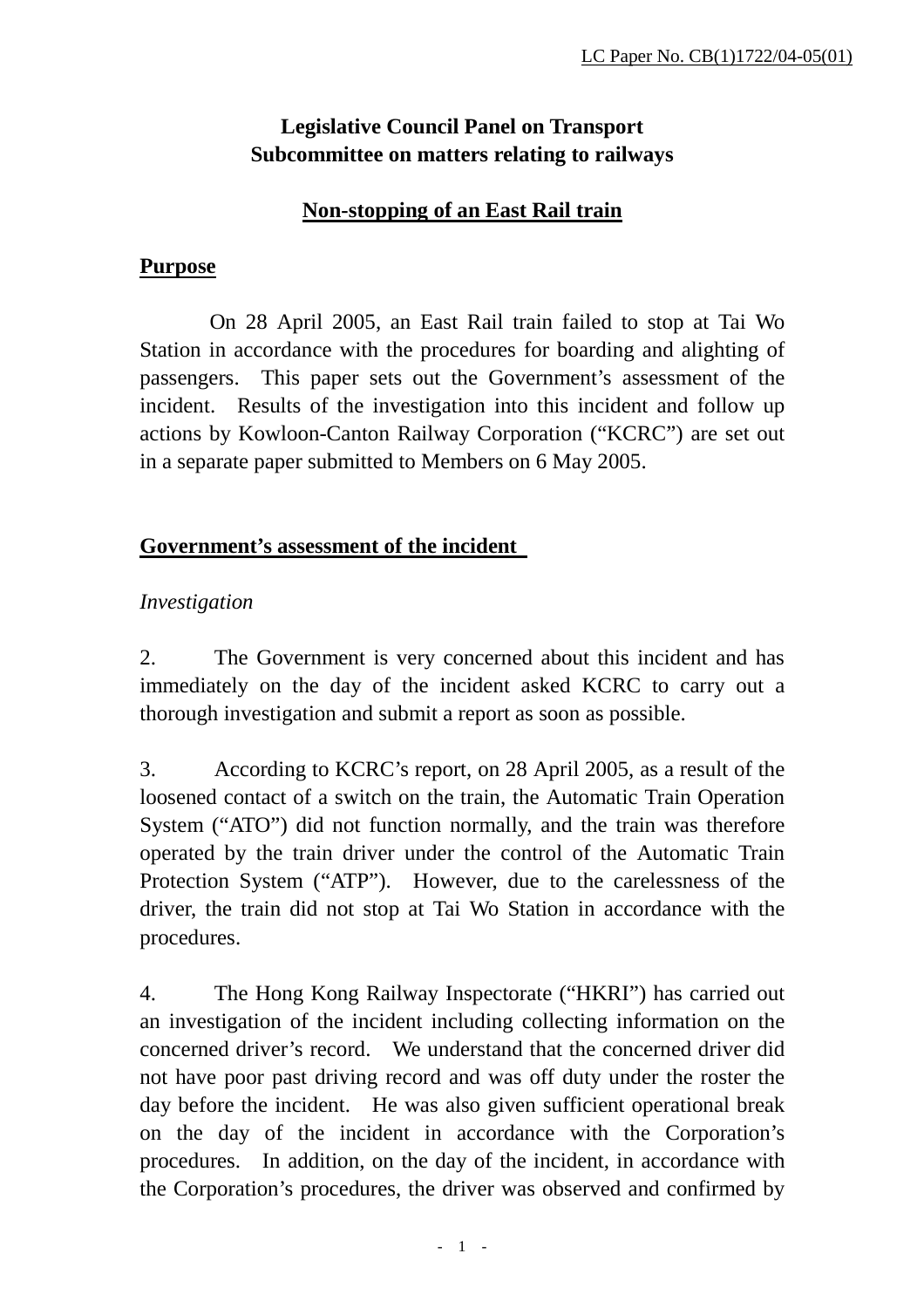the Corporation's Train Crew Inspector as capable of performing the duties. It has also been confirmed after the incident that the driver was not under the influence of alcohol or drugs.

5. HKRI notes that the safe operation of the incident train was subject to the control of the ATP on the day of the incident. Having reviewed the video tape and information relating to the train speed, HKRI has confirmed that incident train was travelling at a speed of 80km/hr when it passed through Tai Wo Station, which is within the prescribed safety speed limit under the ATP. The ATP is a safety critical system and its major function is to prevent trains from speeding, collision and derailment. The ATP functions include:-

- (a) maintaining a safety distance between trains;
- (b) maintaining the trains to run at speed below the allowable speed limits (emergency brakes will be applied immediately if the speed limit is exceeded); and
- (c) ensure the system assigns safe routes for trains to pass through.

The investigation has confirmed that the ATP operated normally on the day of the incident and delivered the prescribed speed control to ensure safety of the railway operation. The other platform safety measures also functioned normally including the announcement at platform. Announcement was made as scheduled at the platform to remind passengers to stand behind the yellow line. HKRI considers that under the above circumstances in which these safety precautionary measures were functioning normally, the non-stopping of train at the station did not pose any hazard to passengers on the train or at the platform. However, such incident indeed brought inconvenience to passengers.

#### *Assessment on KCRC's proposed improvement measures*

6. There were two East Rail station-skipping incidents in February 2001. On this, KCRC has introduced a number of preventive measures to prevent recurrence of such incidents. In response to the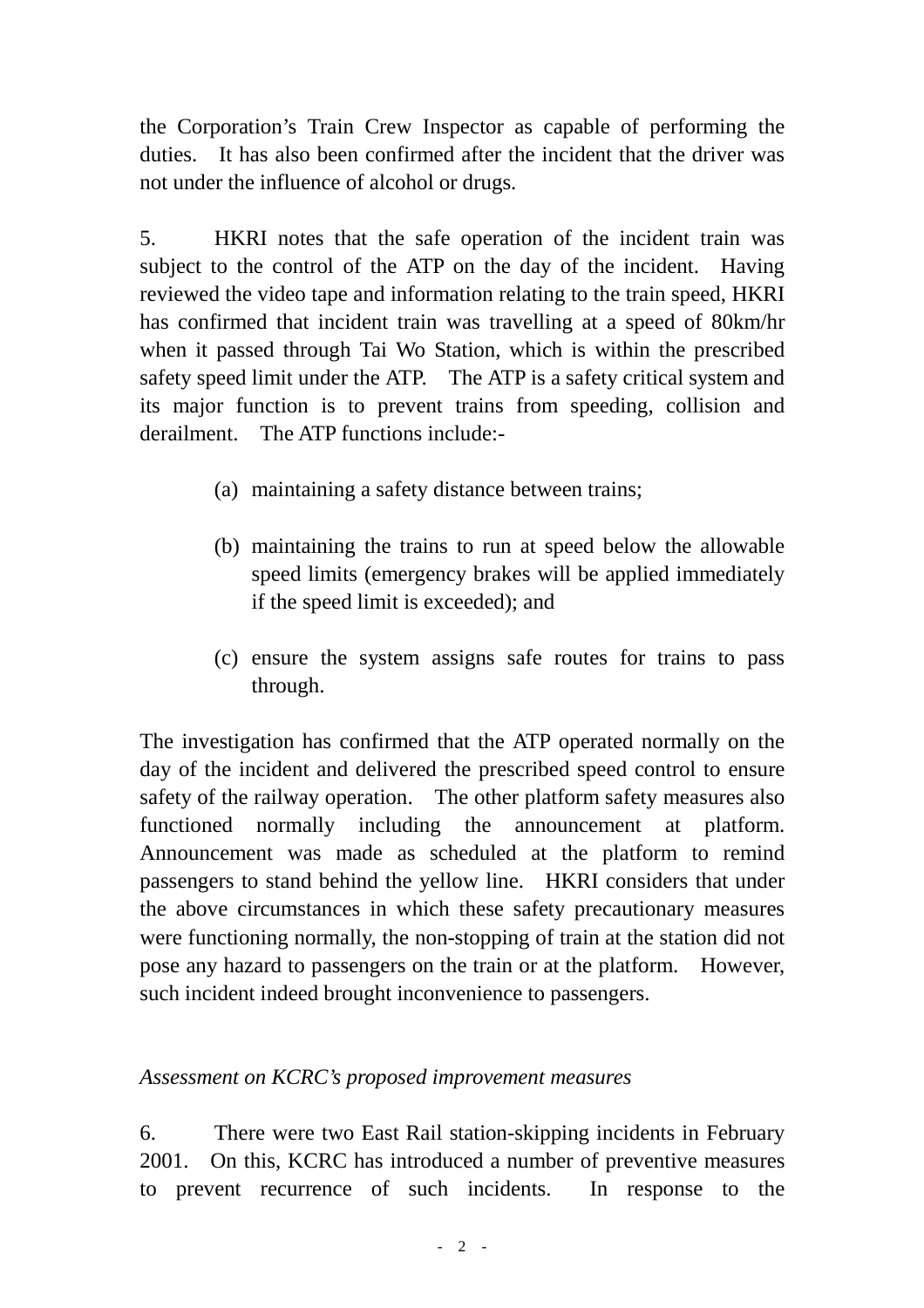Government's requirement, KCRC at that time had implemented the various measures as scheduled.

7. In light of this recurrence of incident, the Government has analysed thoroughly the past preventive measures implemented by KCRC and the present proposed measures. The Government considers that to prevent recurrence of similar incident, the focus should be on two aspects, namely, enhancement of the reliability of ATO and staff training. The ATO is a service performance related system and its primary function is to control the train starting or stopping at stations according to train services timetable. Under the normal functioning of the ATO, station skipping incidents should not occur. If the ATO fails, the train will be switched to manual operation by the driver. Hence, the enhancement of the reliability of ATO and staff training is the fundamental task to prevent the occurrence of station skipping incidents. On this, we have asked KCRC to specifically step up efforts on the following areas:-

- (a) on the operation of the ATO, we consider that there is room for improvement of the reliability of the system, and that KCRC should step up the maintenance of the ATO in order to minimise the chances of manual operation by drivers due to failure of the ATO; and
- (b) as regards staff training, KCRC has already provided training programme to drivers. However, the Corporation should enhance drivers' training to strengthen the awareness of drivers in entering and leaving stations in order to ensure that the drivers would not be unduly relying on computer systems. So even in case of malfunctioning of the ATO, the drivers could operate and stop the trains at stations smoothly. In addition, although KCRC has required the drivers to take refresher course every year, we consider that the Corporation should actively consider increasing the frequency of such course so that the drivers could maintain the necessary vigilance.